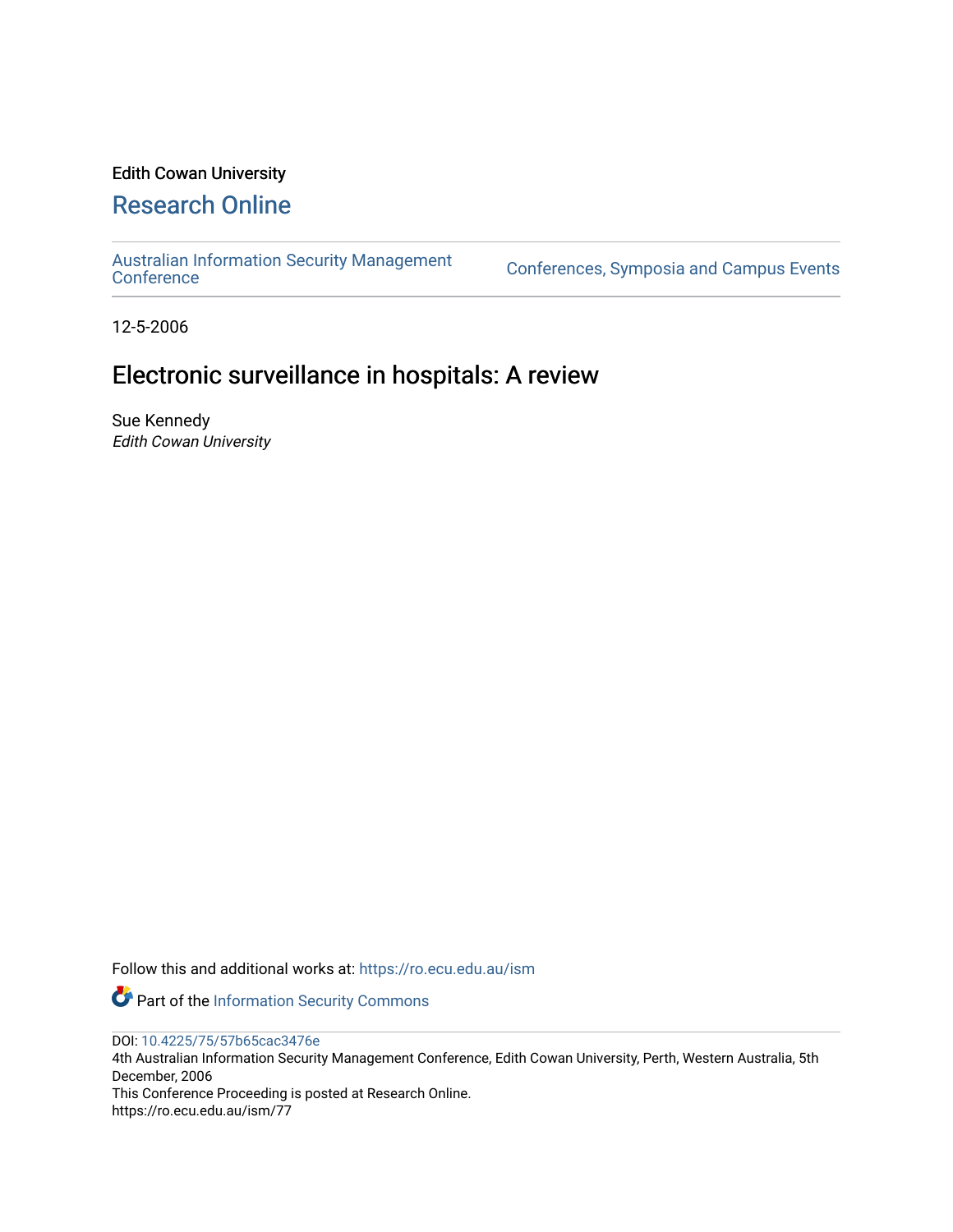# **Electronic surveillance in hospitals: A review**

Sue Kennedy Edith Cowan University Western Australia email:s.kennedy@ecu.edu.au

## **Abstract**

This paper focuses on the increasing use of electronic surveillance systems in hospitals and the apparent lack of *awareness of the implications of these systems for privacy of the individual. The systems are used for* identification and tracking of equipment, staff and patients. There has been little public comment or analysis of *these systems with regard to privacy as their implementation has been driven by security issues. The systems that gather this information include video, smart card and more recently RFID systems. The system applications* include tracking of vital equipment, labelling of blood and other samples, tracking of patients, new born babies and staff. These applications generate a vast amount of digital information that needs to be correctly secured to protect the privacy of the individual. Separately each type of information has value, but if this information were *analysed together then the intelligence that can be gleaned from this could become a major threat to privacy and security. There are various standards and legislation that cover healthcare information, such as CCTV, but are* these known and what are the compliance levels? RFID use is increasing in the hospital sector and this is being linked with the patient medical record as it is becoming core to treatment in some hospitals. The indications are *that this will become normal practice which means that surveillance information from RFID systems will be linked much more closely to a patient's medical record. Managers, owners and custodians of information within* hospitals need to be aware of the issues and take steps to ensure that staff are fully aware and trained in *information handling practices. They also need to ensure that external parties who handle surveillance information are compliant with standards and good practice.*

#### **Keywords**

Electronic surveillance, information security, privacy, ownership, RFID (radio frequency ID).

### **INTRODUCTION**

Healthcare is an area that is continually seeking to improve the outcomes for its patients. This includes the areas of treatment, administration and safety. In recent years there has been an increase in the use of electronic surveillance systems. These systems cover diverse areas of the hospital and are introduced to reduce risk to patients, staff and visitors to the hospital (Aldridge, 2005). The systems that gather this information include video, smart card and more recently Radio Frequency ID (RFID) systems. The applications include tracking of vital equipment, labelling of blood and other samples, tracking of patients, new born babies and staff.

Despite the increased implementations of these electronic surveillance systems in hospitals there is an apparent lack of awareness of the implications of these systems for privacy of the individual. There has been little public comment or analysis of these systems with regard to privacy as their implementation has been driven by safety and security issues. The current climate of perceived terrorismrelated threats has further reduced the likelihood of widespread questioning of the ethics of these systems (Australian privacy Foundation, 2005) as indicated by the Office of the Privacy commissioner's statement noting "that the use of CCTV technology raises significant privacy and civil liberties concerns which must be balanced with the Code's utility as a riskbased counterterrorism and law enforcement tool." (The Office of the Privacy Commissioner, 2006).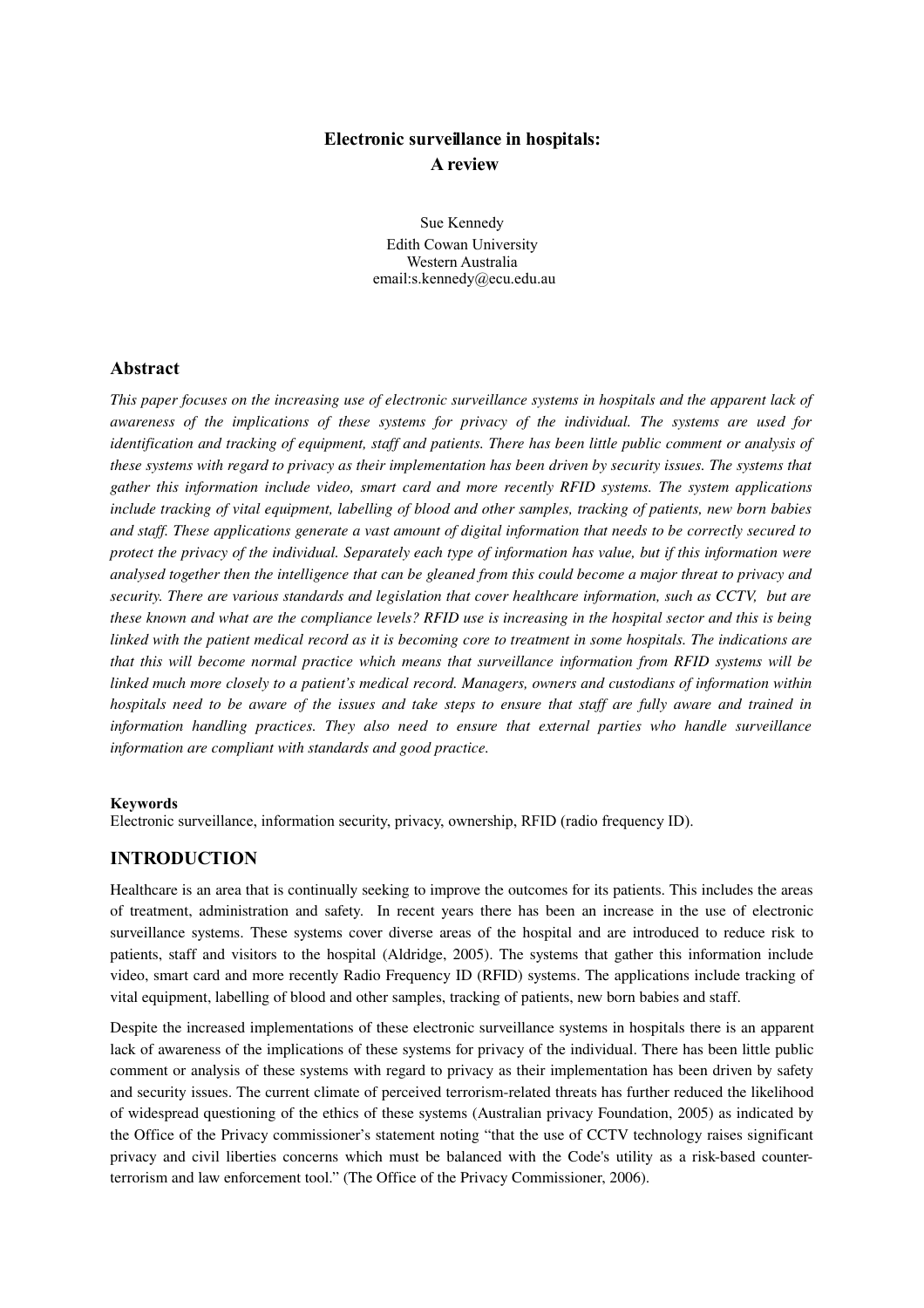These surveillance applications generate a vast amount of digital information that needs to be correctly secured to protect the privacy of the individual. Separately each type of information has value not only to the patient but also to others; for example, for marketing purposes (OCR HIPAA, 2003); but if this information were analysed together then the intelligence that can be gleaned from this could become a major threat to privacy and security, particularly as the ownership of this information is not always well understood.

This paper will describe the different hospital applications where surveillance is in use currently, the reasons for the surveillance, the different types of surveillance in use and the implications of the surveillance to privacy and security.

# **HOSPITALAND HEALTHCARE PRIORITIES**

As suggested in the "model hospital mission statement" (Bart and Hupfer, 2004), the core business of a hospital should be "to arrest and eliminate disease and illness wherever possible, to become the most admired hospital in our industry and to provide an organizational climate in which honesty, openness, teamwork and innovation dominate everything that we do". In order to do this they need to protect and treat the patients in a way that will not be detrimental and hopefully will improve their state of health.

New technologies can assist by reducing the delay in treating a patient, reducing errors in treatment, locating vital equipment and medical staff in a timely manner, tracking samples, test results and the patients themselves (Collins, 2004). Different areas of the hospital use surveillance and tracking for various purposes; the main ones are described here.

#### **Treatment**

The administration of incorrect drugs, incorrect dosage, or blood of the wrong type, potentially could cause harm or death to the patient (National Patient Safety Agency, 2004). Increasingly, all this information is available electronically and can provide faster and more accurate treatment. However, this is only possible if the identity of the patient is accurately determined (Collins, 2006). In many hospitals worldwide a nonelectronic wristband is the normal method used to provide this identification and it is then manually linked with the patient's records, which can leave room for error. Using an electronic identifier minimises the margin for error and can reduce the risk of mistreatment of a patient (National Patient Safety Agency, 2004).

#### **Administration**

Hospital administration covers a large number of varied areas including all the normal business functions such as financial management and accounts, HR, marketing, purchasing, risk management, audit, IT, maintenance, etc. It also includes functions specific to the healthcare industry such as medical and nursing services, bed occupancy, room and board, laboratory, radiology, pharmacy, appointments and laundry, to name just a few of these services. A patient may be charged for some or all of these services depending on the nature of the hospital and the services rendered. Computerised systems are used to track, record and bill for these services. An electronic identifier can be used not only to ensure that the patient is receiving the correct treatments but also to ensure that the correct patient is billed appropriately (Evans, 2006).

#### **Security**

Hospitals have many areas that are open to the public. They have a duty of care to all patients to ensure that they are protected from other patients, visitors and any other individual (or group) that might threaten them. People are at their most vulnerable when sick or injured and, at that time, may not be capable of lucid thought or appropriate action. Staff also need protection as they work in an environment that requires them to deal with patients and/or visitors who may be unreasonable, incoherent or intoxicated 24 hours a day (Aldridge, 2005). Therefore, the use of restricted areas, CCTV of public areas, access control and RFID identification for staff, patients and new born babies has become more common.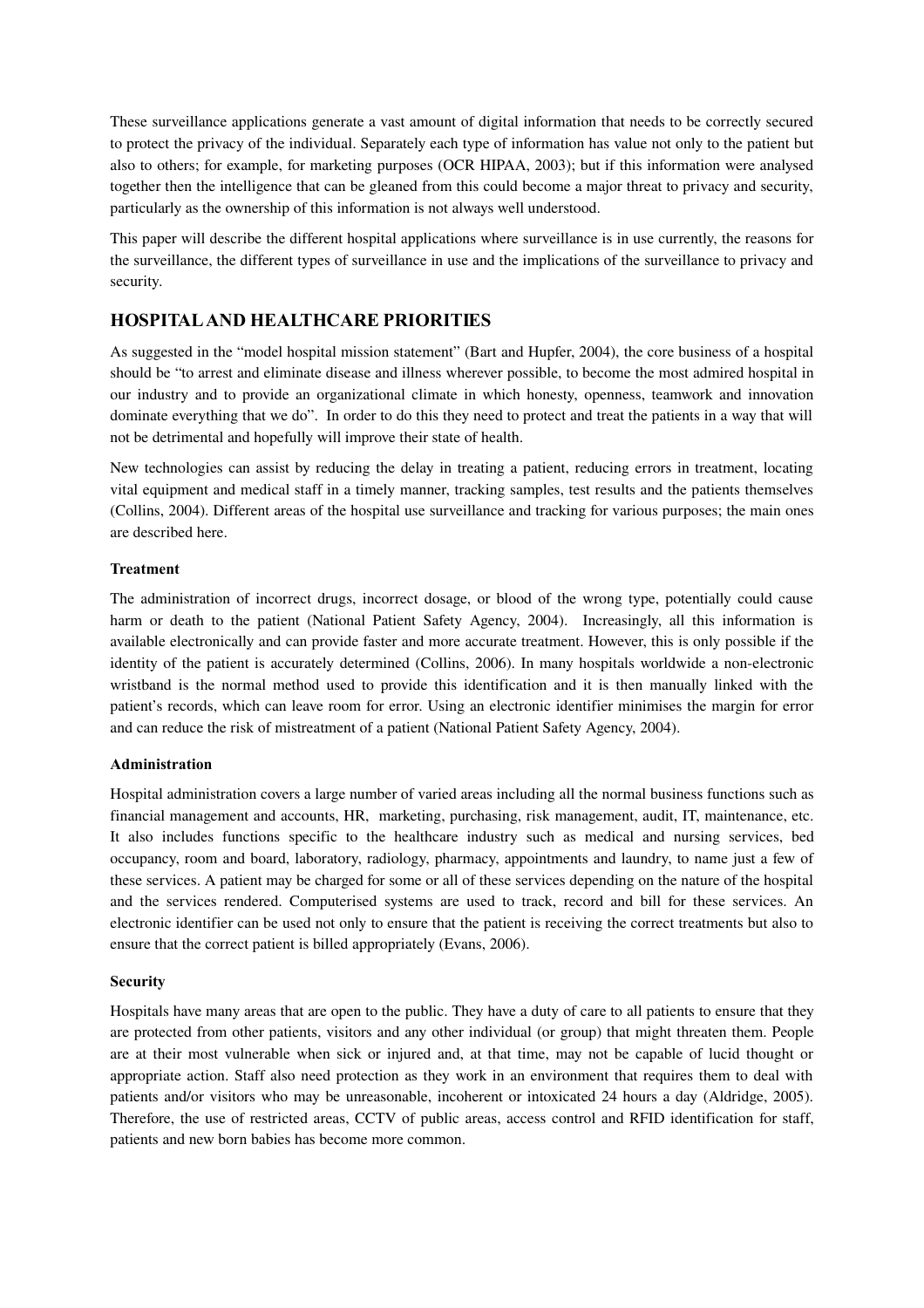#### **Privacy**

Organisations in Australia are covered by the Federal Privacy Act (Privacy Act 1988 (Cth) s. 95A). Since December 2001 health service providers are required to comply with the Federal Privacy Act and the National Privacy Principles (Crompton, 2001). This also covers doctors and pharmacists. Since 2002 there have been a number of federal enquiries by the Australian Law Reform Commission and the Australian Health Ethics Committee into the privacy issues relating to the human genetic information (Australian Law Reform Commission/Australian Health Ethics Committee, 2002). Thus, health-related information must be protected to an adequate standard to meet the privacy requirements of the Act.

## **WHY SURVEIL?**

In an environment that has so many areas open to the public, safety and security are harder to guarantee. Therefore, security measures need to be implemented to minimise the risks of an incident occurring. These measures can be used to help identify the perpetrator of an incident after the event. (They may also help avoid litigation if the hospital can prove due diligence.) (Aldridge, 2005).In order to do this it is necessary to be able to identify people and to track their movements when required.

### **Identification**

It is essential in a hospital to be able to identify who is allowed into which areas. The reasons may be for safety, security or crime prevention. Safety reasons could be due to the risks associated with x-rays, radioactive materials, biological hazards, exposure to dangerous chemicals, highly infectious diseases, or patient vulnerability, such as in the case of a cancer patient with extremely low levels of white blood cells due to the cancer treatment (OSH Act 1970 (US). s.5A).

Security reasons could be related to violent patients, relatives or other visitors, health-related information and medical records, or the risk of a newborn baby being abducted. Criminal acts could be theft of patients' belongings, money from any commercial outlet, equipment or drugs. (Aldridge, 2005). Traditionally the public has had easy access to many parts of a hospital but with the increasing risks of litigation related to claims of negligence the issue of identification needs to be seriously addressed.

#### **Tracking**

In an emergency situation speed is vital when attempting to locate the required staff, equipment and the patient at risk. There are various tracking systems available that provide real-time, wireless tracking of patients, medical equipment and staff. Some systems embed the identifier in a badge whilst others use wrist bands or adhesive labels. The systems also help the hospitals "to efficiently match resources as patient flow fluctuates and to further analyse department utilisation" (PCTS, 2006).

The SARS outbreak in Asia was the catalyst for a tracking system in the Accident and Emergency Departments of a Singapore hospital. The system tracks patients, staff and visitors using a card containing an RFID chip and sensors installed in the ceilings. It stores information for 21 days, so that in the event of an outbreak all individuals with whom an infected person has been in contact can be traced. It is expected that the system will be adopted by other hospitals in Singapore. (EPIC, nd).

The paperless office concept is being adopted as an effective method of managing treatment and patients with the introduction of systems that feature "electronic chemotherapy prescribing, safety tools and pharmacy dispensing all linked up to a patient record, as well as the ability to collect and analyse research data through clinical trial participation." (Ehealth Insider, 2004). Also, some emergency and surgical departments in UK and US hospitals have large plasma screens to monitor bed status for more efficient allocation and to provide relatives with an up to date patient status during surgical procedures.

Other hospital applications include an RFID system that tags "patients at risk of falling, wandering off or otherwise endangering themselves" (Bacheldor, 2006). Other uses of RFID in a hospital environment are asset tracking of equipment, plus tracking of samples and drugs.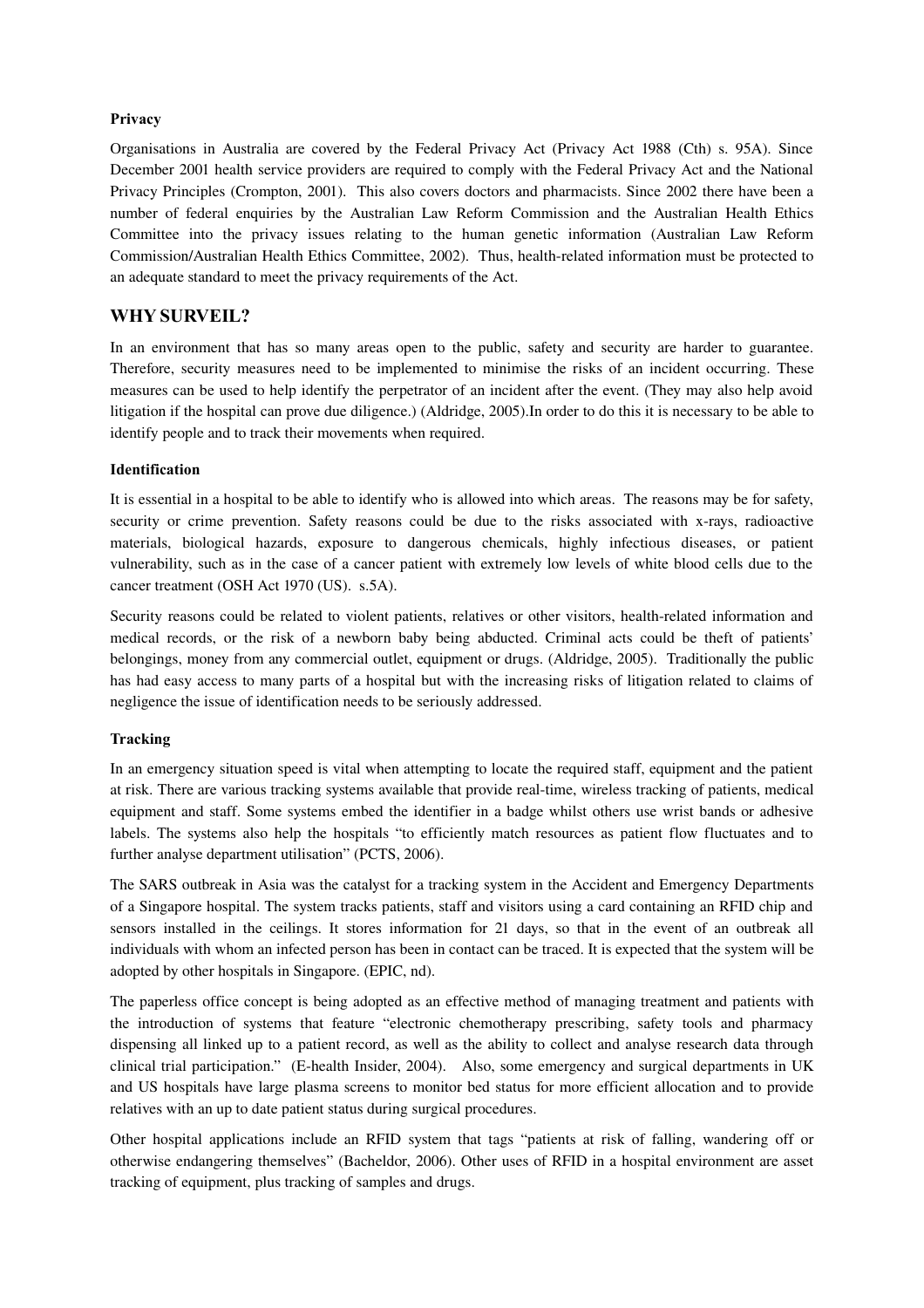#### **Storing information**

The amount of information being gathered about patients and staff in particular is increasing with the use of electronic surveillance systems. There is already a large amount of electronic information stored about patients in electronic health record systems which governments are recommending as the method of data storage rather than paperbased record systems (Australian Privacy Foundation, 2006). Other information that might previously have been stored with the physical record such as xrays, pathology reports, etc., are now more likely to be digital and therefore can be linked directly to each patient's electronic health record. Currently, surveillance information is not linked to the patient health records. However, in future that may change as the security requirements become a more important priority due to the perceived increase in threat levels. This change will affect staff, contractors and visitors as well as patients as the increased surveillance information has the potential to be amalgamated and analysed in order to provide additional intelligence.

# **ELECTRONIC SURVEILLANCE SYSTEMS**

There are a number of electronic surveillance methods in use and these are becoming more common in a hospital environment. The main ones are CCTV, access control cards, smart cards and RFID.

## **CCTV**

CCTV is not a new form of surveillance. However, the latest form of CCTV is digital rather than analogue and can be linked to other systems such as the as access control systems (Aldridge, 2005). The placement of CCTV is important and will normally include all areas within the hospital where risk is high, such as birthing centres, nurseries, ATM machines, cashiers, pharmacies, egress points and public car parks.

#### **Access Control/ Smart Card**

Access Control systems are used to restrict access to certain areas of the hospital based on a person's role (Hu, Ferraiolo & Kuhn, 2006). The access cards used may or may not be used for identification as well as access control, but increasingly this function is included. The card will often be a smart card of some sort with the photo id printed form a digital image held on the system. The card will normally display the person's name, department and possibly their job title. The card is required to allow access to restricted areas of the hospital. The system stores details of the person who passed through each access point and at what time. Smart cards systems may be used for other purposes also, such as a library card or an electronic purse for use within the hospital.

#### **RFID**

Radio Frequency ID is not new, but the technology that it uses has improved over the past few years. There are now active as well as passive tags that use various frequency ranges which work over short, medium or long distance depending on the frequency used. Active tags contain an independent power source that allows the data to be updated whilst the tag is in use. A passive tag has no independent power source but it is intended to be a unique identifier and therefore can uniquely identify whatever it is attached to, which may be a blood sample, a portable x-ray machine, or a patient's wristband. The tags are read by readers that are embedded in ceilings, walls or door frames. (Olenwa & Ciampa,,2007, chapter 11).

There are also firms offering implanted RFID devices for various applications such as patients with chronic conditions, particularly if the condition causes them to be nonresponsive during an attack or episode of the illness. There are a quite a number of people, including physicians, who have implanted RFID devices into various parts of their body as an experiment to measure the effects and effectiveness of the device (Schuman, 2005).

Vendors of RFID solutions are offering similar features as those found in smart card systems, such as "an epurse for cashless transactions" (Dassnagar, nd) and for improved tracking they can add GPS technology.

## **RISKS TO INFORMATION PRIVACYAND SECURITY**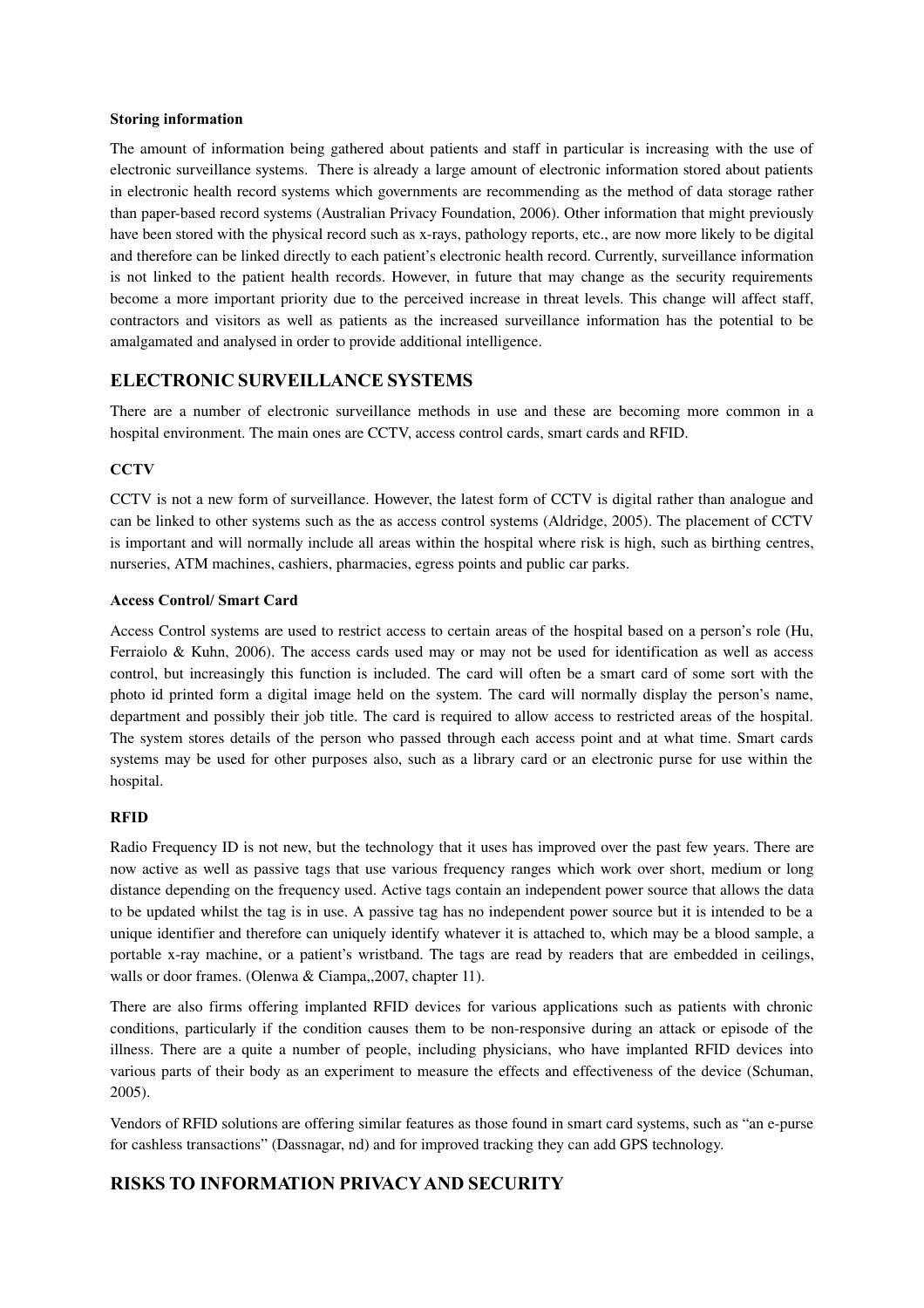In an on-line world the risks to information are many. They can come from staff, patients, relatives, or unrelated persons who may try to alter, damage or disclose information to affect its integrity or confidentiality. This may be due to a physical action of some sort or as a result of a digital attack. For example, information held digitally is at risk of disclosure if an unauthorised person is able to read confidential details off a computer monitor; equally at risk is electronic information that is inadequately protected enabling someone to copy, modify or delete confidential information. In both these examples it is more than likely that the disclosure will not be detected. In the case of modification or deletion these may be detected by audit programs or eagle-eyed staff members, but detection is not guaranteed and the result could cause harm or death to a patient. The impact on the hospital could be severe due to the resultant litigation and bad publicity (Aldridge, 2005).

#### **Ownership of information**

There are guidelines for the protection of medical records and related patient information. However, these may not cover information gathered via surveillance devices. In a hospital with CCTV, access control and RFID devices each system may be administered and monitored by different groups. Security staff may administer the CCTV and the access control systems whilst the RFID system is administered by a different group. Often these functions may be outsourced to a private company which may maintain the information on site or they may store and analyse it off-site. However, the information gathered could all be stored in one area, even though it will be administered by different groups. This increases the risk that the information could be subject to unauthorised data matching and analysis.

#### **Implications for Privacy**

The issue of data matching is significant in the health area at a time when law enforcement and government agencies are being given increased powers that can impact on the expectation of privacy.

The privacy laws (Privacy Act 1988 (Cth) s. 95A) allow information to be used for a purpose other than that for which it was collected in certain circumstances which include:

If the record-keeper believes on reasonable grounds that use of the information for that other purpose is necessary to prevent or lessen a serious and imminent threat to the life or health of the individual concerned or another person;

or

use of the information for that other purpose is reasonably necessary for enforcement of the criminal law or of a law imposing a pecuniary penalty, or for the protection of the public revenue.

Interpretation of these will depend on the person making the decision, the circumstances at the time and any other pressures that are being exerted on that person.

#### **Implications for Security**

According to leading healthcare lawyer Kirk J .Nahra "A security breach that discloses substantial health information could lead to other kinds of privacy harm (embarrassment, reputation injury, etc.)" (Nahra, 2005). Individuals may gain information that allows them to compromise, blackmail or affect the reputation of another person by providing them with medical, personal and financial details that could be used against them. Therefore, information security practices need to be examined in order to avoid breaches that could lead to litigation.

## **ISSUES THAT NEED TO BE ADDRESSED**

There are a number of issues that need to be addressed to protect a hospital's information. These include the standard information security measures that would be expected to be in place in an organisation of this size and type. However, due to the nature of the organisation special interest should be paid to privacy issues.

#### **Privacy Policy Compliance**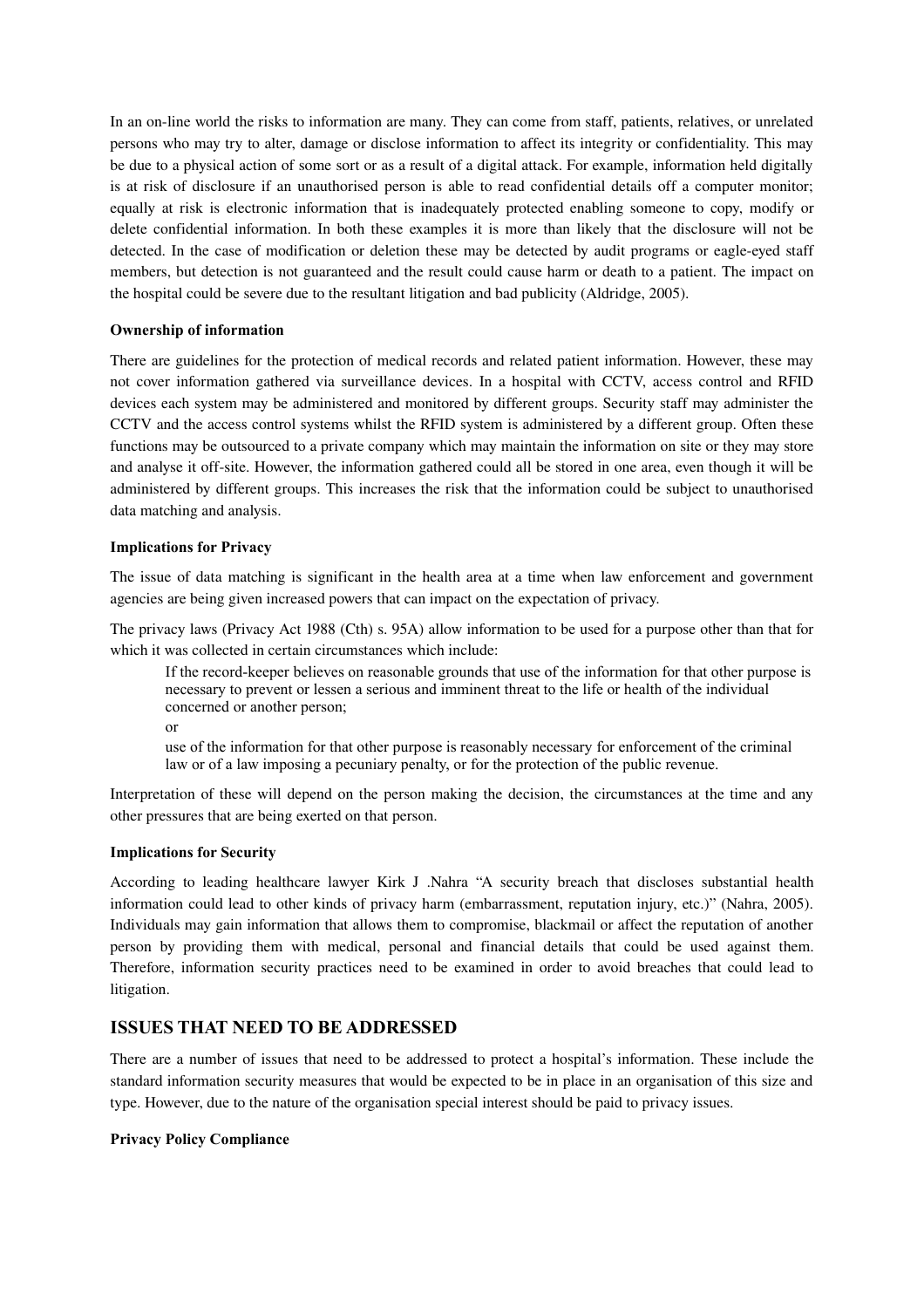Hospitals need to ensure that the principles in the Privacy Policy are being adhered to by all staff, contractors and organisations who handle the hospital's information. This is particularly important when the information is being processed and stored off-site. Standards for protection of this information need to be included in contracts for both staff and contracted organisations in order to avoid breaches of the policy. Currently, in Australia there are standards covering the management, operation and application of CCTV. The "Standard aims to provide good practice to assist owners in obtaining reliable information that may be used as evidence. Compliance with this Standard is strongly recommended, particularly where CCTV systems include an element of observation of the public." (Standards Australia, 2006). Currently in draft form, the CCTV Standard Part 4: Remote video monitoring, specifically states that "As a code of practice, this Australian Standard should not be quoted as if it were a specification and particular care should be taken to ensure that claims of compliance are not misleading." (Standards Australia, 200X). Consequently, it is essential that hospitals take steps to ensure that the operators and managers of their CCTV comply with the Australian standards.

#### **Awareness**

Breaches of policy are more often due to lack of awareness or understanding of the issues, or staff working under undue stress, than to overt behaviour (Patel, 2002, p.222). Education and training programmes should be implemented to ensure that lack of awareness is not a cause of policy breaches. Policies for acceptable use of information and information systems need to be developed, implemented and policed.

#### **Legislation and Standards**

Currently, there are a number of pieces of legislation and sets of standards pertaining to this area at both State and Federal level. These include the Privacy Act (Privacy Act 1988 (Cth) s. 95A) and the Australian Standards for CCTV (Standards Australia, 2006) which state that:

Because there is separate Federal, State and Territory Privacy and Surveillance Legislation in Australia it is the owners' and their advisers' responsibility to make themselves fully aware of the Privacy and Surveillance Legislation that applies to their State or Territory in relation to CCTV systems.

The expectation of the standards is that owners and administrators of these systems will abide by the standards and operate in a manner that reflects best practice.

## **CONCLUSION**

A large amount of information is collected and stored in the hospital environment. Some of this information is core to treatment and is held on the patient's medical record. Other patient information is held in various hospital information systems for administration, identification and tracking purposes. Surveillance information from CCTV is held separately, though not necessarily by the hospital. At present this information is not used for data matching purposes except where that is core to the purpose of the information collection. However, the potential to do so exists and with the current government predilection for tightening security there is the attraction of constructing an electronic footprint for each individual.

RFID use is increasing in the hospital sector and this is being linked with the patient medical record as it is becoming core to treatment in some hospitals. The indications are that this will become normal practice which means that surveillance information from RFID systems will be linked much more closely to a patient's medical record. The risks to information from such collection sources can affect ownership and patient privacy, with the issues of policy compliance, legislation and user awareness still to be addressed.

The benefits of electronic surveillance to patient health are manifold, but it is vital that the privacy implications for individuals are not overlooked by the motivation to achieve security for the whole community.

## **REFERENCES**

Aldridge, J. (2005). Hospital Security: the past, the present, and the future*. SecurityInfoWatch.com.* Retrieved 28 October, 2006 from http://www.securityinfowatch.com/article/article.jsp?siteSection=357&id=5719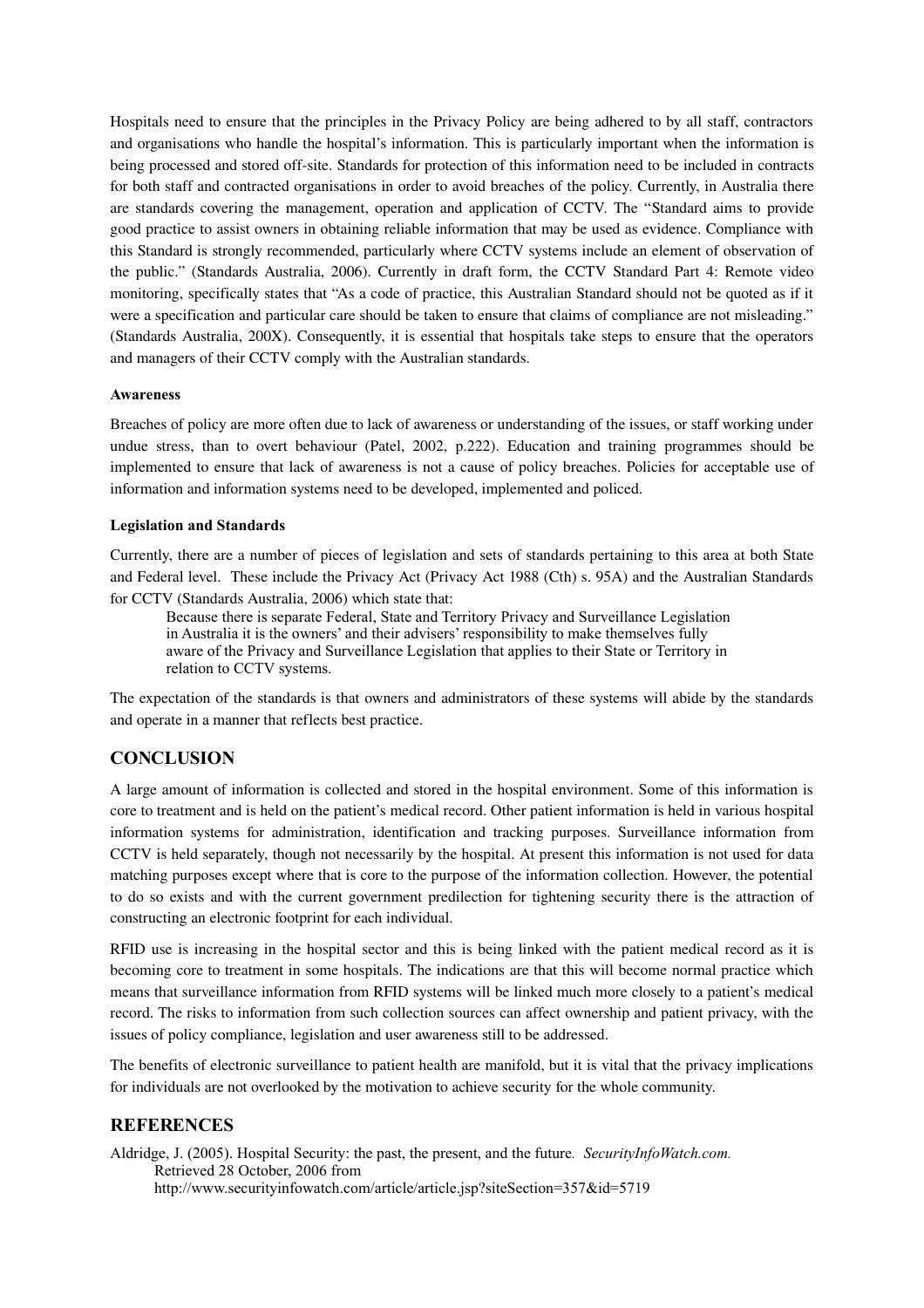- Australian Law Reform Commission/Australian Health Ethics Committee, (2002). *Joint Inquiry into the Protection of Human Genetic Information.* Submission from the Federal privacy Commissioner. Retrieved 28 October from http://www.privacy.gov.au/publications/genesub.pdf
- Australian Privacy Foundation (2005). Re: Review of the Regulation of Access to Communications under the Telecommunications (Interception) Act 1979. Submission by the Australian Privacy Foundation. Retrieved 16 November 2006 from http://www.privacy.org.au/Papers/SubmTelecomIntercept050520.pdf
- Australian Privacy Foundation (2005). Electronic Health Records. Retrieved 16 November 2006 from http://www.privacy.org.au/Campaigns/E\_Health\_Record/
- Bacheldor, B. (2006). RFID System Helps Houston VA Hospital Maintain Patient Safety. *RFiD Journal.* Retrieved 16 November 2006 from http://www.rfidjournal.com/article/articleview/2732/
- Bart, C.K. & Hupfer, M.(2004). Mission statements in Canadian Hospitals, *Journal of Health Organization and Management.* Vol 18 No 2, 92-110.
- Collins, J. (2004). RFID Remedy for Medical Errors. *RFiD Journal.* Retrieved 16 November 2006. http://www.rfidjournal.com/article/view/961
- Collins, J. (2006). U.K. Surgery Ward Tags Patients, Tracks operations. *RFiD Journal.* Retrieved 16 November 2006. http://www.rfidjournal.com/article/articleview/2561/1/1/
- Crompton, M. (2001). *Guidelines on Privacy in the Private Health Sector*. Retrieved 31 October 2006 from http://www.privacy.gov.au/publications/hg\_01.pdf
- Dassnagar. *RFID in hospitals.* Retrieved 31 October 2006 from http://www.dassnagar.com/Software/AMgm/RF\_products/it\_RF\_hospitals.htm
- E-Health Insider (2004). *Norfolk hospital gets electronic cancer care system.* Retrieved 31 October 2006 from http://www.e-health-insider.com/news/item.cfm?ID=821
- EPIC. *Radio Frequency Identification (RFID) Systems: Tracking patients and personnel.* Retrieved 31 October 2006 from http://www.epic.org/privacy/rfid/
- Evans, N.D. (2006). Where is RFID's ROI in health Care? *RFiD Journal.* Retrieved 16 November 2006. http://www.rfidjournal.com/article/articleview/2124/1/82/
- Hu, VC, Ferrraiolo, DF & Kuhn, DR (2006). *Assessment of Access Control Systems.* National Institute of Standards and Technology, Technology Administration, US Department of Commerce.
- Nahra, K.J. (2005). Federal Security Breach Legislation Progresses (but slowly). *Privacy in Focus.* Retrieved 16 November 2006 from http://www.wrf.com/publication\_newsletters.cfm?id=10&publication\_ID=12393
- OCR HIPAA Privacy (2003). *Marketing.* Retrieved 16 November 2006. http://www.hhs.gov/ocr/hipaa/guidelines/marketing.pdf
- PCTS (2006). Christiana Care Installs Patient Care Technology Systems' Automatic Tracking Software in Second Facility**.** Retrieved 31 October 2006 from http://www.pcts.com/News/Press/pr\_Wilmington\_Passive\_Tracking\_090705.asp
- Olenewa, J. & Ciampa, M. (2007). *Wireless Guide to Wireless Communications.* Boston, Massachusetts: Thompson Course Technology.
- OSH Act (1970) (US) section 5A. Retrieved 31 October 2006 from http://www.osha.gov/SLTC/healthcarefacilities/index.html
- Patel, A. (2002). IT Security Training in the Healthcare Environment. In E.B.Barber, B.Blobel, K.Louwerse & B.Barber \*Eds.), *Security Standards in Healthcare Information Systems.* IOS Press.
- Privacy Act (1988) Act No. 119 of 1998 as amended, taking into account amendments up to Act No. 99 of 2006, section 95A *Guidelines for National Privacy Principles about Health information.*
- Schuman, E. (2005). CIO Tests Embedded RFID Chip. *eWeek.com.* Retrieved 31 October 2006 from http://www.eweek.com/article2/0,1895,1756577,00.asp
- Standards Australia (2006). *Closed Circuit Television (CCTV) AS 4806.1-2006. Management and operation.* Standards Australia, Sydney, NSW.